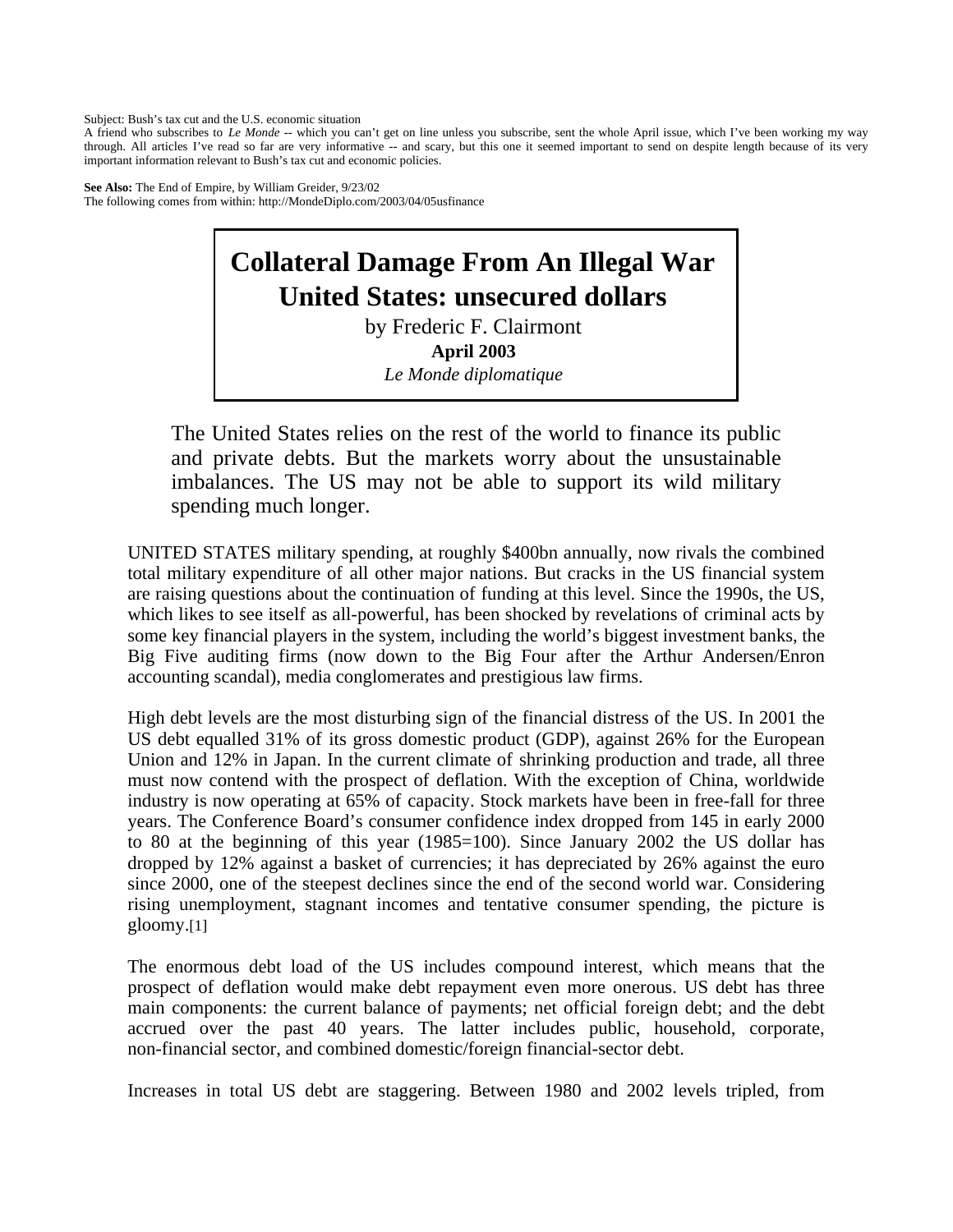\$10,000bn to \$30,000bn. The most striking feature has been the phenomenal rise in companies' internal financial-sector debt, which soared from \$53bn to \$7,620bn (72% of GDP). This may be attributed partly to frenzied, debt-financed mergers and acquisitions, especially between 1980 and 1998. This was particularly evident in the banking sector, where increased concentration after mergers has not yet reached its upper limit. In this sector assets relating to mergers and acquisitions total \$2,400bn.

In the entire history of capitalism such voracious corporate expansionism, financed with cheap credit, is unprecedented in scope and pace. But this phenomenon is wildly uneven in distribution: only 16 companies from developing countries (84% of the world's population) appear on the top 500 list of the *Financial Times*. Dramatic increases in total household debt confirm that US consumers are living on credit. Between 1964 and 2002 household debts rose from \$200bn to \$7,200bn, representing 26% of personal incomes in 1985 and 40% in late 2002.

Plummeting savings are another symptom of the decline of US capitalism, since savings and investment are the main engines of capital accumulation. According to the New York-based investment bank, Morgan Stanley, the US net savings rate -- that is, the total savings of households, businesses and governments, expressed in terms of GDP -- fell to a mere 1.6% in the third quarter of 2002, its lowest level ever. This was less than one third of the average rate in the 1990s and only one sixth of the rates in the 1960s and 1970s. The Bush administration's mounting budget deficits will drive down rates even more.[2] The figures are illuminating: in the first quarter of 2000 the US federal budget surplus was equivalent to 2.3% of GDP and the savings rate was 6.4%. But in the third quarter of 2002 the US budget was showing a deficit of 1.8% of GDP.

The key factor in the overall picture is the rapid decline in the US current balance of payments, which may prove to be its worst weakness.[3] In this respect the US is comparable to the British empire at its height, before 1914. In the decades before the first world war Britain's current surplus was equivalent to 4% of GDP. But because of its fragile financial system, the US empire has chronically high current deficits, 5% of GDP.

In the 1990s the US accommodated surges in domestic demand by using foreign debt to finance its imports. After climbing steadily for 15 years, US imports now represent 42% more than US exports. Reducing this imbalance is almost impossible because US products have no true competitors in the world, despite the plunging dollar. To offset its \$500bn current deficit, growing by 10% every year, the US needs \$2bn in capital inflows every working day, 76% of the current worldwide surplus. This pace is hard to sustain, even short term. Still, foreign capital is pouring into US financial markets, though at a greatly reduced rate: total foreign private investment began to rise in the mid-1990s, reaching a peak of \$1,000bn in 2000, the year the Nasdaq market crashed; it has since fallen to \$500bn.[4]

Preliminary signs indicate that foreign capital is beginning to flow out of US financial markets. This trickle may become a wave owing to George Bush's war plans for Iraq, the rest of the Middle East, and elsewhere. The US, like a drug addict, has become wholly dependent on inflows of foreign capital to finance its generous programme of tax cuts. Foreign investors now hold more than 18% of long-term US equity securities and 42% of US treasury bills. But these investments could leave the US instantly with a few computer